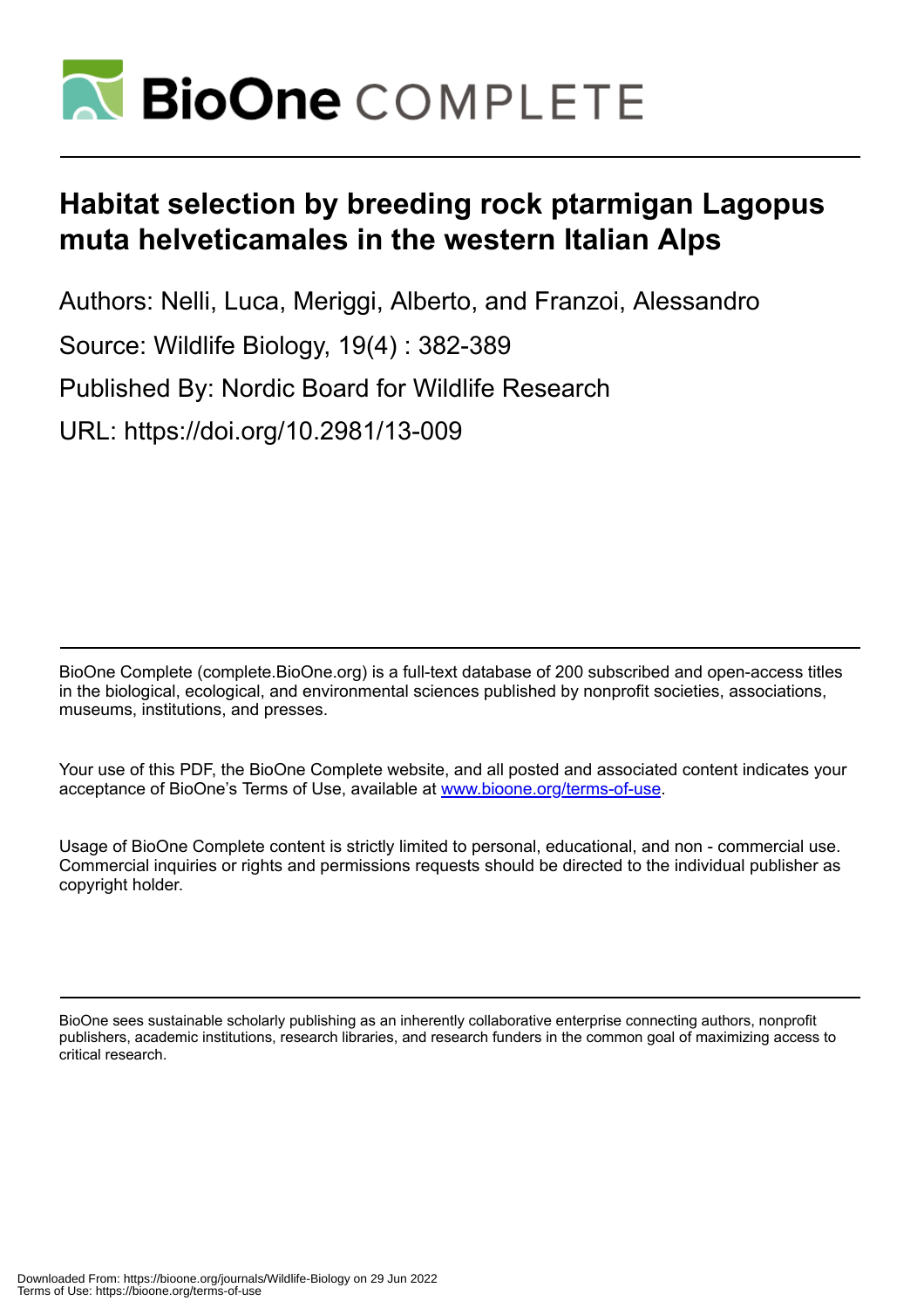# Habitat selection by breeding rock ptarmigan Lagopus muta helvetica males in the western Italian Alps

#### Luca Nelli, Alberto Meriggi & Alessandro Franzoi

Knowledge of resource selection patterns can provide important information for species conservation. During spring 2010 and 2011, we investigated habitat selection by territorial rock ptarmigan Lagopus muta helvetica males in a protected area of the western Italian Alps. We located males from 30 randomly selected survey points, and we measured the proportions of cover-type categories found within a 37-ha area surrounding each observed bird using three classification maps of differing information and resolution. We also evaluated physical variables (altitude, slope and solar radiation) associated with the birds using a 75-m digital terrain model. We modelled land cover and physical attributes under these three alternative land-classification maps. The lowest resolution map, based on the Corine land-cover map, did not have high predictive value because only orographic variables described the presence of birds; in our case, we found a negative effect of slope and a positive effect of altitude on presence of ptarmigan. The next higher resolution map, a local forest resource map, showed that slope had a negative effect and rocky grasslands had a positive effect on ptarmigan presence. Finally, using the highest resolution map, a phytosociological map of our Natural Park study area, the best-ranked models were those having only cover-type variables, with alpenrose Rhododendron ferrugineum and blueberry Vaccinium myrtillus scrubland and pioneer vegetation negatively correlated with the presence of rock ptarmigan. We concluded that a staged approach that uses maps of differing detail was successful for obtaining useful information on rock ptarmigan habitat selection, but the most interesting results about rock ptarmigan habitat selection at the scale of breeding territories were obtained only using a very detailed vegetation map. Because such detailed information is difficult to obtain on larger scales, we suggest wildlife managers cooperate to build similar mapping tools that allow analyses similar to ours.

Key words: habitat selection, Italian Alps, Lagopus muta helvetica, land-cover maps, rock ptarmigan.

Luca Nelli, Alberto Meriggi & Alessandro Franzoi, Department of Earth and Environment Sciences, University of Pavia, via Ferrata 1, I- 27100 Pavia, Italy - e-mail addresses: luca.nelli@unipv.it (Luca Nelli); meriggi@unipv.it (Alberto Meriggi); alessandrofranzoi@hotmail.com (Alessandro Franzoi)

#### Corresponding author: Luca Nelli

Received 15 January 2013, accepted 16 October 2013

#### Associate Editor: R.J. Gutiérrez

While habitat selection is a hierarchical process (Johnson 1980), evaluating selection at a particular scale can be important for management (Graf et al. 2005, Schweiger et al. 2012).The rock ptarmigan Lagopus muta is a species for which this contention probably holds. Although it is widespread and classified generally as a species of Least Concern by the Global IUCN Red List Category and Criteria, in Italy the subspecies  $L.$  m. helyetica is declining and is listed on the Italian Red List as Vulnerable (Peronace et al. 2012). Italian populations have a discontinuous distribution (De Franceschi 1992, Spagnesi & Serra

2004) and spring densities are lower than in the rest of the subspecies range (Bocca 1990, Favaron et al. 2006, Lubrini 2006, Clementi et al. 2008, Zohmann & Wöss 2008, Nelli 2012).

The main reasons for this decline are degradation, fragmentation and loss of suitable habitat, climate change, disturbance factors such as sport activities (e.g. skiing), poaching and overhunting (Storch 2000a,b, Watson & Moss 2004, Rotelli 2006, Storch 2007a,b). Thus, it is important to identify the habitat conditions that are correlated with breeding areas so that such areas can either be conserved or other areas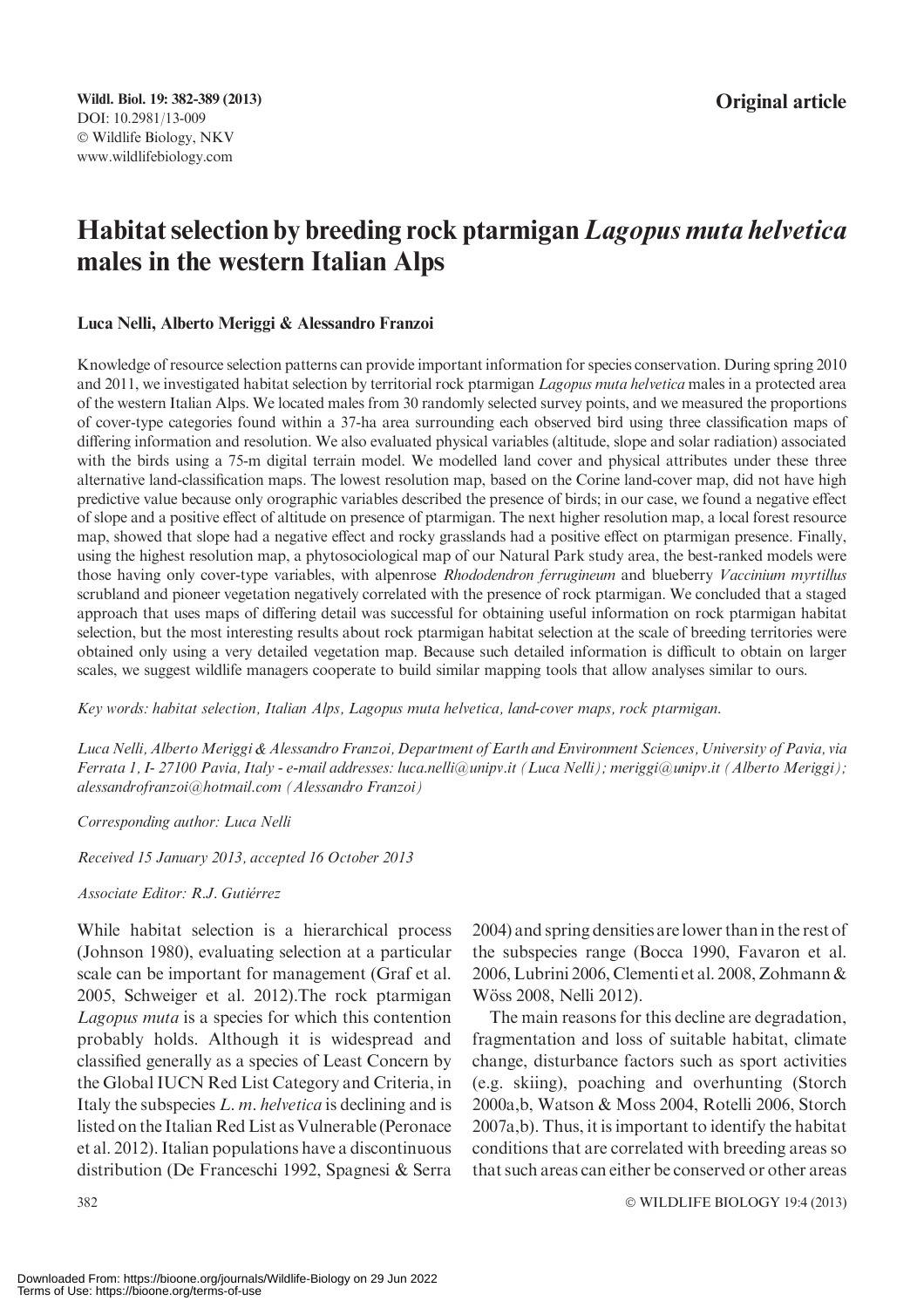be managed to foster these characteristics. In specieshabitat relationship studies, the scale at which dependent and independent variables are measured can strongly influence the quality of the results. Therefore, the choice of variable resolution represents a crucial step in the beginning of any habitat selection investigation (Cushman & McGarigal 2004).

Therefore, our main objectives were 1) to identify habitat requirements of rock ptarmigan at the scale of the breeding territory using resource selection methods, and 2) to evaluate the effect of map resolution on results.

# Material and methods

#### Study area

Our study area  $(14.5 \text{ km}^2)$  was the northeastern part of Veglia-Devero Natural Park in the western Italian Alps, close to the border of Switzerland (Fig. 1). Our study area had three main plateaus, each at different altitudes. Mean altitude was 2,387 m a.s.l. (minimum: 2,009 m a.s.l., maximum: 2,694 m a.s.l). The main cover types were alpine grasslands (50.0%), bare rocks (21.2%) and rocky grasslands (20.5%). The climate was alpine with an average yearly temperature of  $4.6^{\circ}$ C (minimum in January: -4.4 $^{\circ}$ C, maximum in July:  $12.4^{\circ}$ C) and annual average precipitation of 1,467 mm, falling primarily as rain in the summer (meteorological station, data from



© WILDLIFE BIOLOGY 19:4 (2013) 383

1991 to 2012, available at: http://www.regione. piemonte.it/ambiente/aria/rilev/ariaday/annali/ idrologici).

#### Data collection

We conducted surveys from 20May - 20 June in 2010 and 2011, using counts of calling cocks. We established 30 random sampling points within our study area using a GIS (ArcGis 10.1). Each point was sampled for 60 minutes during the hours of maximal calling activity (04:00-05:30; Wöss & Zohmann 2004, Nopp-Mayr & Zohmann 2008). We recorded each calling cock and the exact time of each call. We then mapped each bird position on aerial photographs (1:5,000 scale) and later transferred them to our GIS. By comparing time and the mapped positions, we eliminated double counts.

Around each bird detected, we designated a circle of 343.3 m (37 ha), which corresponded to the estimated average core area of a male rock ptarmigan during the breeding season (Favaron et al. 2006). Using our GIS and cover-type maps, we estimated the proportions of cover-type categories within each sampling area. In particular, we used three different digital maps: 1) the Corine Land Cover (CLC; EuropeanEnvironment Agency 2007), 2) the forestry and other land-use categories map of the Piedmont Region (FMP) and 3) the phytosociological map of the Veglia-Devero Natural Park (PSM). The three maps have increasing detail in terms of the number of cover types classified in our study area and polygon dimension (Fig. 2). The CLC is a European digital map obtained from satellite images recorded in 2006  $(\pm 1 \text{ year})$ , available for the whole of Europe. The nominal scale is 1:100,000, the minimum mapped unit is 25 ha and the minimum polygon width is 100 m. It classified our study area into three categories. The FMP has a higher resolution with the minimum polygon for our study area being 0.15 ha. This map is available only for the Piedmont Region and classified our study area into seven categories. Finally, the PSM has the highest resolution of the three maps, and our study area was classified into 10 different categories with a minimum mapped polygon being 0.01 ha. It was available only for the Veglia-Devero Park. We also used a 75-m digital terrain model to estimate several orographic variables. These orographic variables were the average and standard deviation of altitude, slope and the amount of solar radiation during the period of our study. We estimated the standard deviation of altitude to Figure 1. Location of our study area. evaluate whether ptarmigan were found over an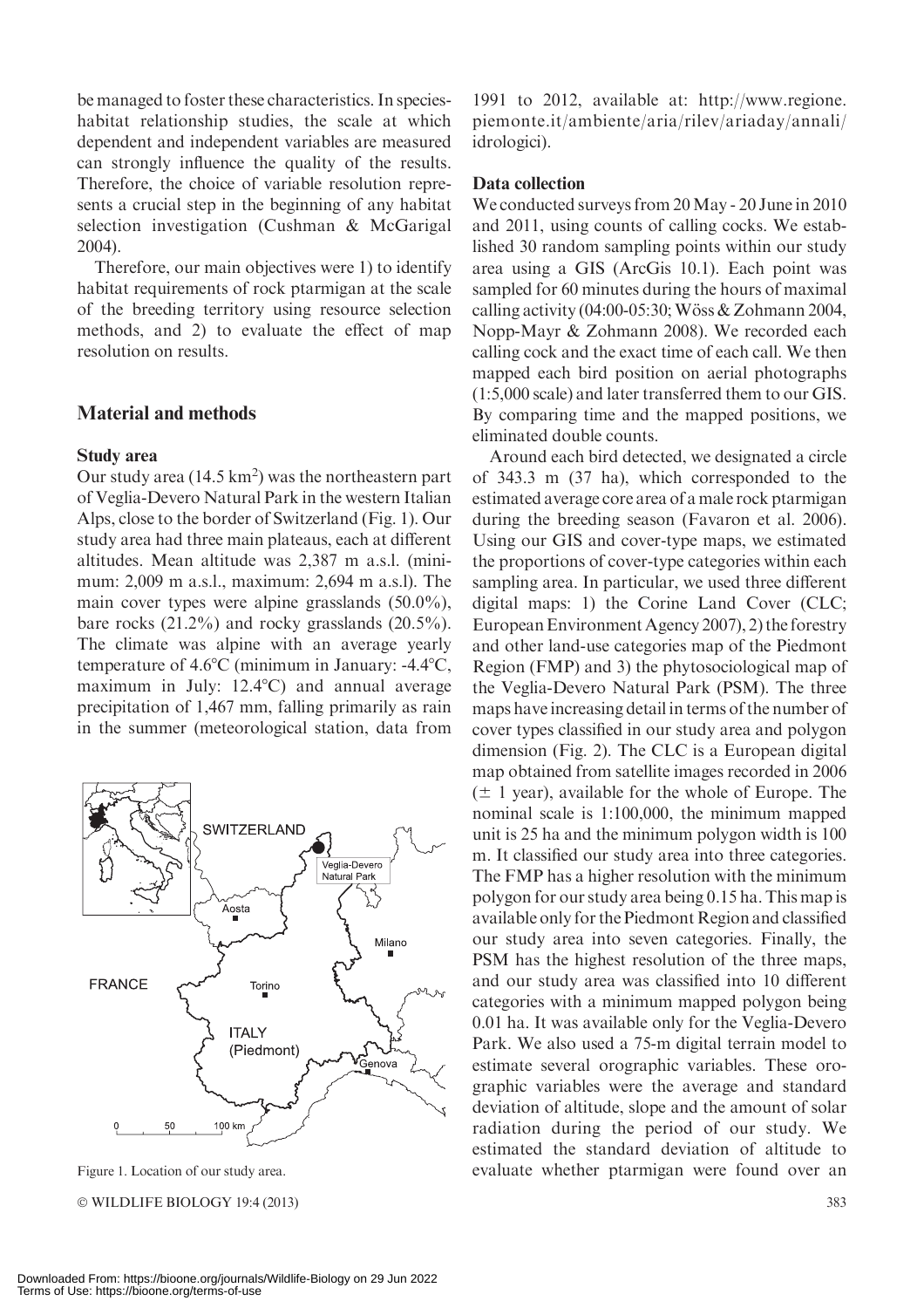

Figure 2. Land-use of our study area and classifications of the three digital mappings A) Corine land cover, B) forestal map of Piedmont region and C) phytosociological map of Veglia-Devero natural Park. C. c. = Carex curvula, E. m. = Elina myosuroides, L. p. = Loiseleuria procumbens, N. s. = Nardus stricta, R. f. = Rhododendron ferrugineum,  $V. m. = Vaccinium myrtillus, S. d. = Sesleria disticha, C.$ s.  $=$  Carex sempervires and F. sp.  $=$  Festuca sp.

altitudinal gradient or within a restricted altitudinal range. The solar radiation accounts for how daily and seasonal shifts of sun angle, along with variations in elevation, orientation (slope and aspect) and shadows cast by topographic features, affect the amount of solar radiation, expressed as Wh/m2 .

#### Data analysis

We used distance sampling to estimate the density of breeding males (Buckland et al. 2001). To evaluate the effect and the importance of habitat variables on male ptarmigan presence, we formulated different resource selection functions (RSF) following a use vs availability design (Boyce et al. 2002). In particular, we used logistic regression analyses to identify characteristics of cock territories relative to an equal number of random locations. We measured these characteristics (predictor variables) within a 37-ha circle surrounding these locations. To compare the three different cover-type maps, we developed three groups of models, each composed of variables derived from the cover-type map and orographic variables. We also included a quadratic effect of altitude and slope because we hypothesised there might be an optimal altitude or slope, a year effect and the interactions between year and altitude and between year and slope because the optimal conditions at physical locations might vary.

We conducted an exploratory analysis with each group of models. We assessed correlations by estimating Pearson product moment coefficients among habitat variables, and we identified all the possible subsets of uncorrelated ( $P > 0.05$ ) predictor variables.

We used an information theoretic approach to rank the subsets in each group of models (Akaike 1973). We computed the corrected value of Akaike's information criterion  $(AIC<sub>c</sub>)$  because we had a small sample size (Burnham & Anderson 2002). We selected the model with the lowest  $AIC<sub>c</sub>$  as the best model, ranking the following ones by their differences from the lowest  $AIC_c$  ( $\Delta_i$ ). Furthermore, we measured the relative importance of models by their Akaike weights (w<sub>i</sub>; Anderson et al. 2000, 2001). Finally, we used model averaging of models with  $AIC<sub>c</sub> < 2$  from the top model to obtain the model averaged coefficients and to rank them according to their predictive importance ( $\sum w_i$ ). To validate the final models, we tested their performance by the percentage of correct classifications of original cases and Receiver Operating Characteristic (ROC) curve analysis.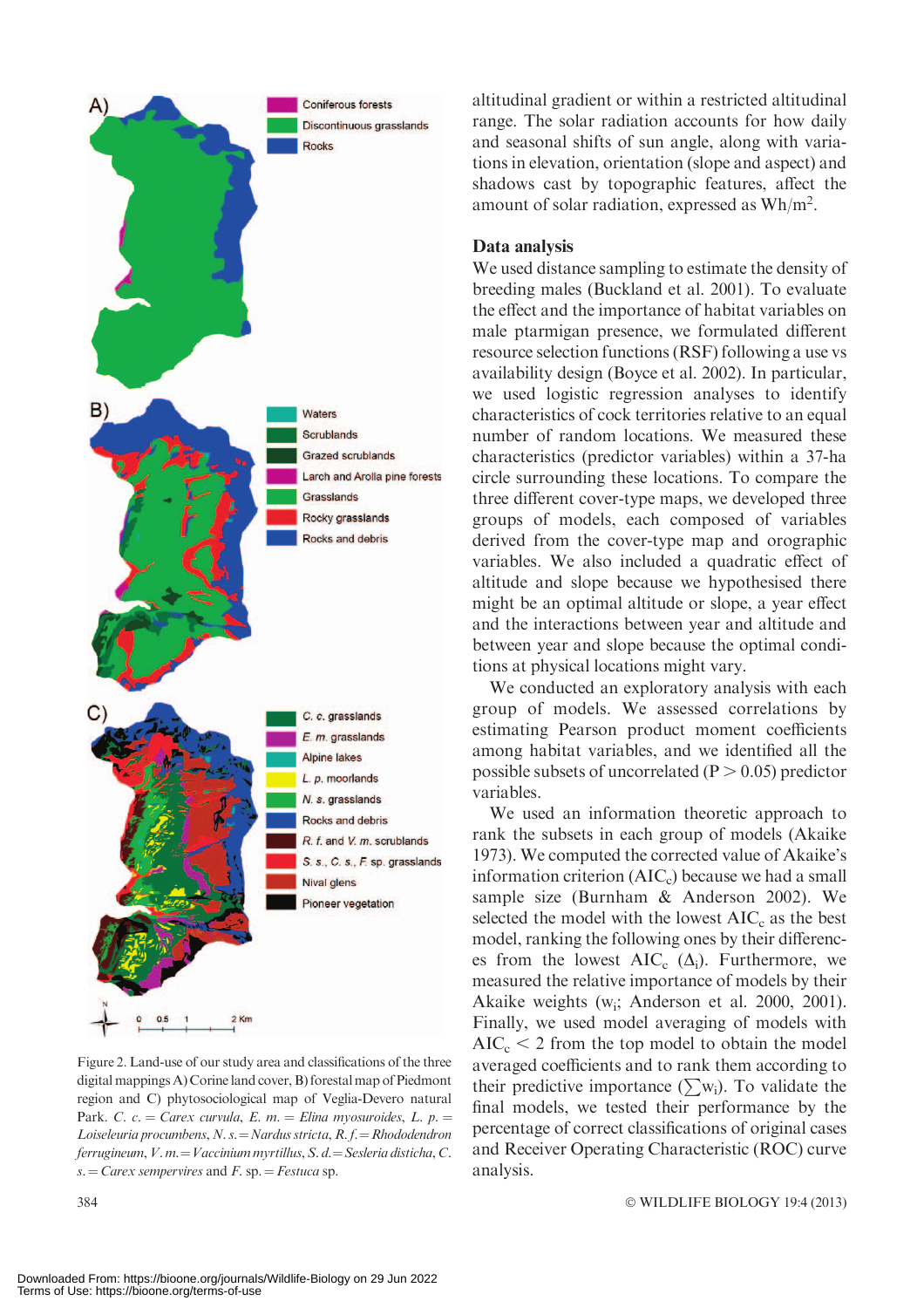Table 1. Top models for predicting male rock ptarmigan presence in the western Italian Alps based on variables derived from three cover-type maps and orographic variables.  $CLC =$  Corine land cover map,  $FMP =$  forest resources map of the Italian Piedmont Region,  $PSM =$ phytosociological map of Veglia-Devero Natural Park, DTM = orographic variables from the digital terrain model. Alt\_SD = standard deviation of altitude, alt = average altitude, R. f. = Rhododendron ferrugineum, V. m. = Vaccinum myrtillus, C. c. = Carex curvula and L. p. = Loiseleuria procumbens. AIC<sub>c</sub> = Akaike's Information Criterion corrected for small sample size, w = Akaike weight.

| Group of models | Variables                                                             |        | $\triangle AIC_c$ | W    |
|-----------------|-----------------------------------------------------------------------|--------|-------------------|------|
| $CLC + DTM$     | Alt SD                                                                | 231.74 | 0.00              | 0.28 |
|                 | $Alt + alt SD + Alt$                                                  | 232.01 | 0.27              | 0.25 |
|                 | Alt $SD + solar radiation$                                            | 232.65 | 0.91              | 0.18 |
|                 | $Alt + alt SD$                                                        | 233.02 | 1.28              | 0.15 |
|                 | Alt $SD + rocks$                                                      | 233.10 | 1.36              | 0.14 |
| $FMP + DTM$     | Alt $SD +$ rocky grassland                                            | 221.70 | 0.00              | 0.56 |
|                 | Alpine lakes $+$ alt SD $+$ rocky grassland                           | 223.48 | 1.79              | 0.23 |
|                 | $Alt + alt SD + rockv$ grassland                                      | 223.60 | 1.90              | 0.21 |
| $PSM + DTM$     | <i>R. f.</i> and <i>V. m.</i> scrubland + pioneer vegetation          | 227.11 | 0.00              | 0.51 |
|                 | C. c. grassland $+ R$ , f. and V. m. scrubland $+$ pioneer vegetation | 228.25 | 1.14              | 0.29 |
|                 | L. p. moorland + R. f. and V. m. scrubland + pioneer vegetation       | 229.02 | 1.91              | 0.20 |

# **Results**

We detected 88 male rock ptarmigan during our twoyear study (46 in 2010 and 42 in 2011). We estimated a density ( $\pm$  SE) of 6.0  $\pm$  1.35 males/km<sup>2</sup> in 2010 and  $5.5 \pm 0.99$  males/km<sup>2</sup> in 2011.

The variables derived from the CLC map showed no support in predicting the presence of male rock ptarmigan. The highest ranked models within the first group were those that included only orographic

variables (Table 1). The most important variable was standard deviation of altitude, with a negative effect. The second most important variable was the average altitude, with a positive effect (Table 2). These results suggest that male rock ptarmigan are found at high elevations, but within a narrow altitudinal range characterised by more gentle slopes. Among competing models, 'Rocks' was the only variable included in a model that was not specifically an orographic variable, but it had the lowest predictive importance.

Table 2. Model-averaged coefficients ( $\beta$ ) of land-use and orographic variables for prediction of male rock ptarmigan presence in Veglia-Devero Natural Park, Italy. Results are subdivided in three groups, each starting from the variables of the cover-type map and the orographic variables.  $CLC = Corine$  land cover map,  $FMP =$  forest resources map of the Italian Piedmont Region,  $PSM =$  phytosociological map of Veglia-Devero Natural Park, DTM = orographic variables from the digital terrain model. Alt  $SD =$  standard deviation of altitude, alt = average altitude,  $R$ ,  $f = Rhododendron$  ferrugineum,  $V$ ,  $m = Vaccinum$  myrtillus, C. c. = Carex curvula and L. p. = Loiseleuria procumbens. LCI = 95% lower confidence interval, UCI =  $95\%$  upper confidence interval, w = Akaike weights.

| Group of models | Variable                      | β                       | <b>LCI</b>              | UCI                    | $\sum_{W}$ |
|-----------------|-------------------------------|-------------------------|-------------------------|------------------------|------------|
| $CLC + DTM$     | Alt SD                        | $-2.940 \times 10^{-2}$ | $-0.045$                | $-0.014$               | 1.00       |
|                 | Alt                           | $3.646 \times 10^{-2}$  | $-0.039$                | 0.112                  | 0.40       |
|                 | Alt <sup>2</sup>              | $-1.200 \times 10^{-5}$ | $-2.612 \times 10^{-5}$ | $2.040 \times 10^{-6}$ | 0.25       |
|                 | Solar radiation               | $8.403 \times 10^{-4}$  | 0.000                   | 0.002                  | 0.18       |
|                 | Rocks                         | $4.426 \times 10^{-3}$  | $-0.006$                | 0.015                  | 0.14       |
|                 | (Intercept)                   | $-17.301$               | $-24.276$               | $-10.324$              | ۰          |
| $FMP + DTM$     | Alt SD                        | $-0.030$                | $-0.046$                | $-0.014$               | 1.00       |
|                 | Rocky grassland               | 0.036                   | 0.014                   | 0.058                  | 1.00       |
|                 | Alpine lakes                  | 0.103                   | $-0.265$                | 0.471                  | 0.23       |
|                 | Alt                           | 0.001                   | 0.000                   | 0.002                  | 0.21       |
|                 | (Intercept)                   | 0.006                   | $-2.773$                | 2.785                  | $\sim$     |
| $FSM + DTM$     | $R. f.$ and $V. m.$ scrubland | $-0.033$                | $-0.062$                | $-0.004$               | 1.00       |
|                 | Pioneer vegetation            | $-0.074$                | $-0.113$                | $-0.035$               | 1.00       |
|                 | $C. c.$ grassland             | $-0.007$                | $-0.021$                | 0.007                  | 0.29       |
|                 | $L. p.$ moorland              | 0.008                   | $-0.029$                | 0.045                  | 0.20       |
|                 | (Intercept)                   | 0.743                   | 0.235                   | 1.251                  |            |

- WILDLIFE BIOLOGY 19:4 (2013) 385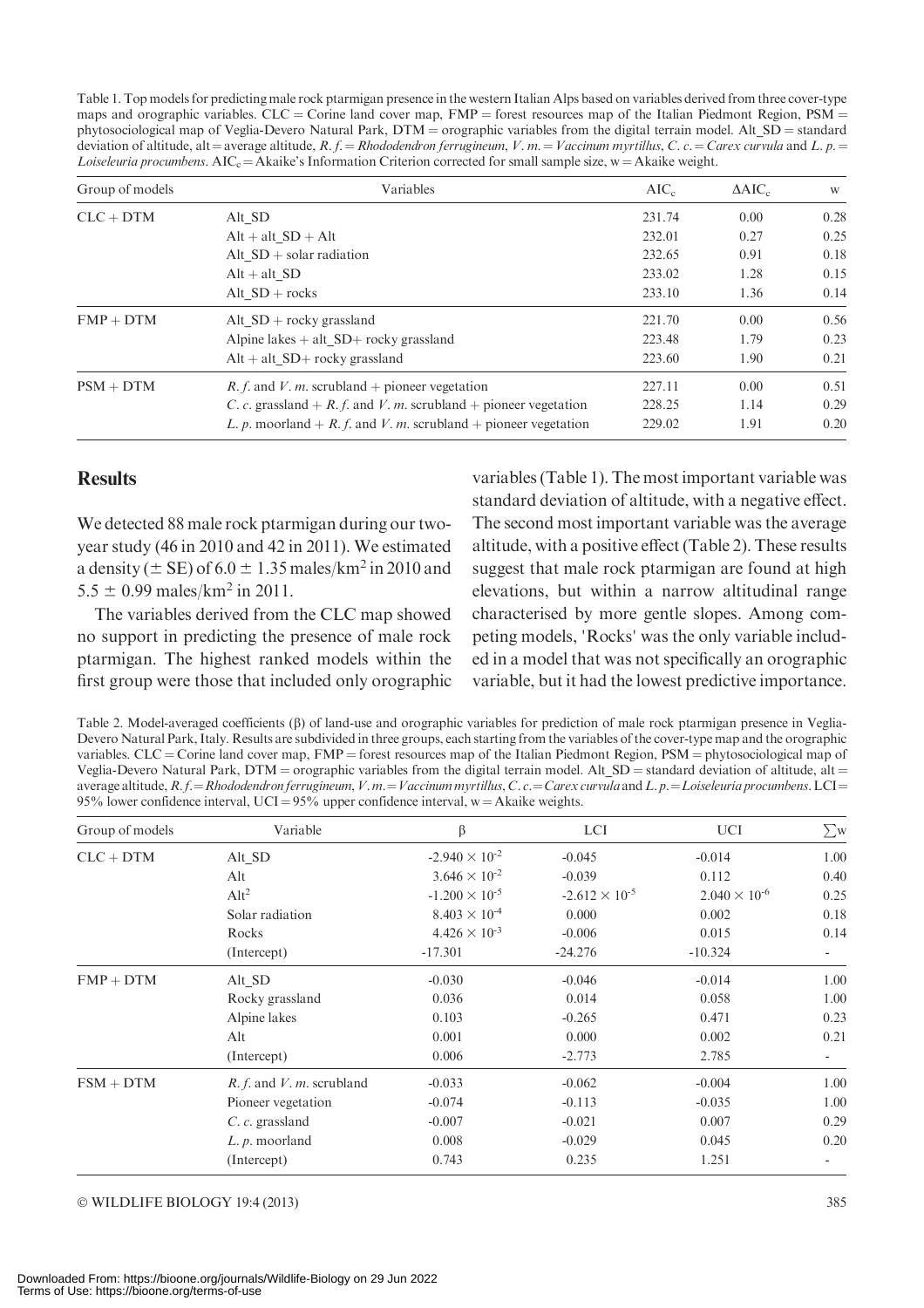This indicates that rocky habitats were positively correlated with ptarmigan although the positive effect was not significant. The average CLC model took the following form (see Table 2):

probability of presence  $= e^{z}/(1 + e^{z})$ 

where  $z = -17.301 - 2.940 \times 10^{-2} \times alt SD + 3.646 \times$  $10^{-2} \times$  alt - 1.200  $\times$  10<sup>-5</sup>  $\times$  alt<sup>2</sup> + 8.403  $\times$  10<sup>-4</sup>  $\times$  solar radiation  $+4.426\times10^{-3}\times$  rocks. The model correctly classified 63.1% of the original cases, and the area under the ROC curve was significantly greater than that of a model that randomly classified the cases  $(AUC = 0.674, P < 0.001).$ 

Considering the FMP map, three models predicted male rock ptarmigan presence well (see Table 1). The best model was the one that included the standard deviation of altitude and rocky grassland. The second-ranked and competing model was similar to the top-ranked model, but also contained the variable 'Alpine lakes'. However, the most important variable was, again, the standard deviation of altitude with a negative effect and the rocky grassland with positive effect on ptarmigan presence (see Table 2). This result again suggested that in zones at high altitude with predominantly rocky habitats, male rock ptarmigan will be more likely to be detected.

In the average FMP model, we had  $z = 0.006$ .  $0.030 \times$  alt SD + 0.036 $\times$  rocky grassland + 0.103 $\times$ alpine lakes  $+ 0.001 \times$  alt (see Table 2). The model correctly classified 64.2% of the original cases and the area under the ROC curve was significantly greater than that of a model that randomly classified the cases (AUC =  $0.741$ , P < 0.001).

The best ranked models obtained using the PSM map variables did not include any orographic variable (see Table 1). Alpenrose Rhododendron ferrugineum, blueberry Vaccinium myrtillus and pioneer vegetation were the most important variables in the top model and both were negatively associated with male rock ptarmigan presence. Alpine sedge Carex curvula grassland also had a negative effect, but it was not significant (see Table 2). Alpine azalea Loiseleuria procumbens moorland was the only variable with a positive effect, but had the lowest predictive importance (see Table 2). In the average PSM model, we had  $z=0.743 - 0.033 \times R$ . f. and V. m. scrubland - 0.074 $\times$  pioneer vegetation - 0.007 $\times$ C. c. grassland -  $0.008 \times L$ . p. moorland (see Table 2). The model correctly classified 72.2% of the original cases, and the area under the ROC curve was significantly greater than that of a model that randomly classified the cases (AUC =  $0.761$ , P < 0.001).

# **Discussion**

In the first two groups of models, which represented the lowest and intermediate level resolution maps, we found a positive effect of the average altitude and a negative effect of its standard deviation, indicating that male rock ptarmigan selected zones characterised by high altitude, but within a narrow elevational range and gentler slope than random locations (Bocca 1986, 1990, De Franceschi & Bottazzo 1991, Favaron et al. 2006, Zohmann & Wöss 2008). In our study, we did not directly include aspect as a predictor variable, but we used the integrated metric of solar radiation to reduce the number of variables and to include only continuous variables in the model. In the first group of models, solar radiation had low predictive importance but a positive effect. Solar radiation is strongly influenced by aspect, and a selection for solar radiation can be interpreted as a general preference for south-facing slopes, in contrast with that reported by Revermann et al. (2012). This apparent contradiction can be explained by the sampling method that we used. We sampled males during the first hours of the day when birds displayed in the first areas exposed to morning sun. Furthermore, the reproductive success of rock ptarmigan is demonstrated to be positively related to an early date of snowmelt (Novoa et al. 2008, Wilson & Martin 2010), so we hypothesise that the territories that confer higher chick survival are already selected when our sampling occurs.

According to the first two groups of models, rocks and rocky grasslands were positively selected. Many authors describe rocky habitats as a very important factor to define the suitable habitat for the rock ptarmigan (Favaron et al. 2006, Wilson & Martin 2008, Revermann et al. 2012). However, it is difficult to find a biological explanation for the positive relationship between alpine lakes and bird presence. The zones around the lakes could be particularly rich in arthropods and this could constitute an advantage for the survival of chicks during the first weeks of life, or it is a simple artifact of sampling. Another possible explanation is that the lakes are found in plain zones, which confirms the negative relationship with standard deviation of altitude.

With the third group of models, we obtained information about the selection of resources from phytosociological conditions. Alpine sedge grasslands were probably avoided because they lack rocks and diversified vegetation that provide food resources, nesting sites, sentry points and shelter from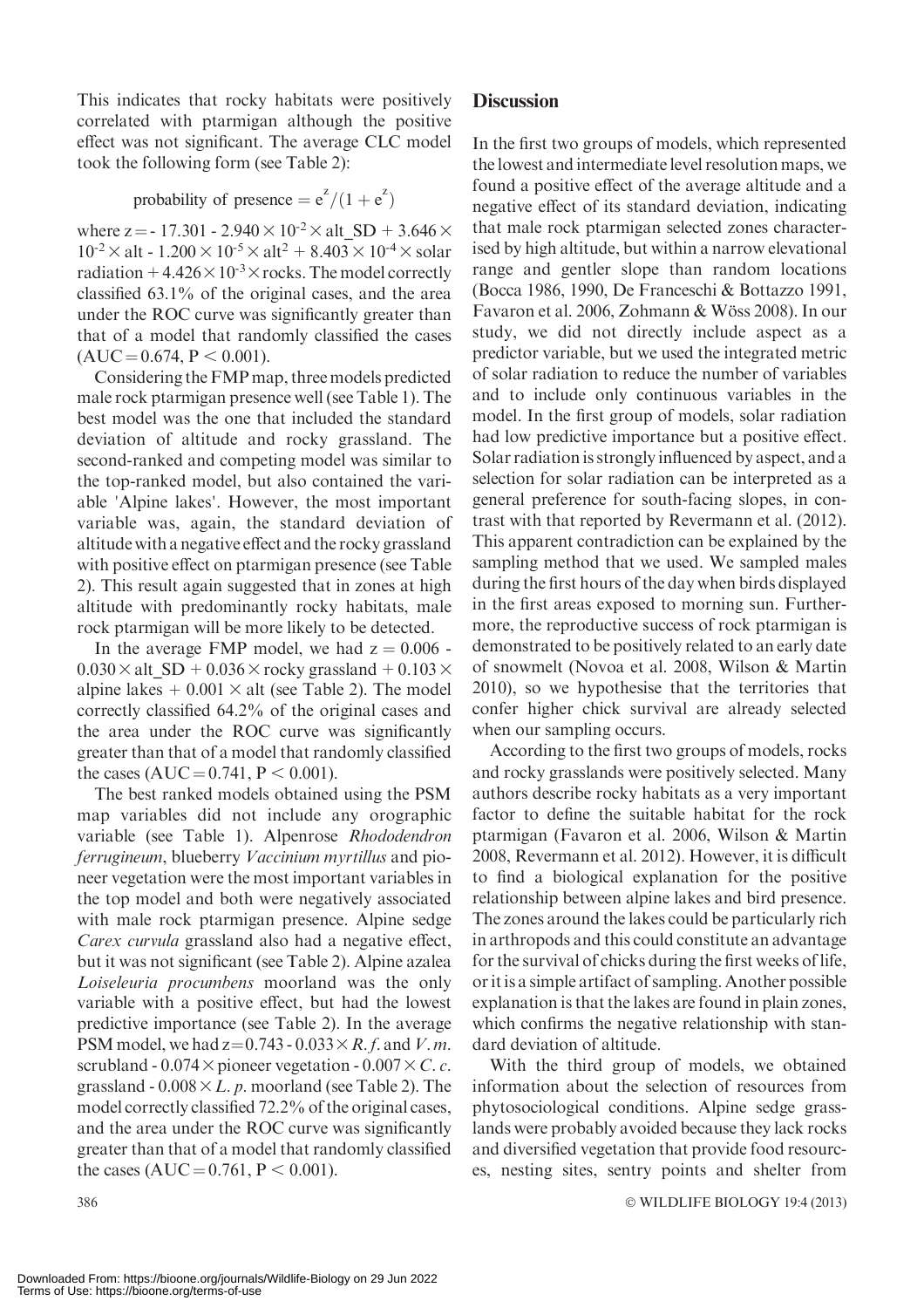Furthermore, these grasslands in our study area were usually used by cattle for grazing during the summer, which could impact them negatively. Alpine azalea moorlands were represented in the FSM as tiny but numerous polygons that were concentrated especially within zones of Alpine sedge grasslands. The selection of Alpine azalea moorlands could thus indicate a preference for grasslands characterised by a certain discontinuity of space and species and structural diversity of vegetation as has been documented in previous studies (Bossert 1995, Favaron et al. 2006, Zohmann & Wöss 2008). It could also mean that the specific elements found within the moorlands themselves are important. Pioneer vegetation in our study area was represented substantially by Asplenietea rupestris and Thlaspietea rotundifolii on predominantly rocky substrata in the highest zones of the study area, which corresponded to many mountain peaks, so the avoidance of this habitat may have been related to avoidance of high slopes. The lack of correlation with alpenrose and blueberry can be explained by the timing of our study because these habitats are selected by rock ptarmigan, especially in fall and winter when they move to lower altitudes. In particular, a study conducted in the Carnic Alps (De Franceschi 1992) reported that the percentage of alpenrose and blueberry in the diet of rock ptarmigan increase from September to December. Furthermore, Revermann et al. (2012) showed how these habitats were good predictors of ptarmigan at the macro scale but not territory scale. Our results showed that the orographic variables were important predictors of male rock ptarmigan territories during the breeding season, especially when cover-type variables were measured with a low level of detail. As predicted, the CLC alone was not appropriate to give reliable results because all the orographic variables in the models with the most

predators and severe weather (Schweiger et al. 2012).

variables derived from the CLC. The use of the FMP provided more informative results. Using the FMP, we obtained three models that contained, in addition to the orographic variables, two variables of the land use.

predictive power had a higher weight than the habitat

When we used the most detailed map, the PSM, the orographic variables did not enter any of the highest-ranked models and the presence of male rock ptarmigan was explained entirely by the vegetation variables. Furthermore, the average model of the PSM group was the best model in terms of validation.

The resolution of the CLC is not useful for a study

- WILDLIFE BIOLOGY 19:4 (2013) 387

that takes into consideration a core area of  $\leq 40$  ha like that of rock ptarmigan males, but at the moment it is the only digital map that homogeneously covers the entire Alpine Arc, not only in Italy, but also in the whole of Europe. The FMP has a higher resolution. but this map is available only for the Piedmont Region. Other regions in Italy and the Alps have similar maps, but the data and resolution are patchy so it would be hard to compare results using similar analyses in different areas of the Alps. Finally, the PSM has a very high resolution. This map allows obtaining important information about the habitat selection of the male rock ptarmigan during the breeding season. Nevertheless, the editing of such a phytosociological map is complicated, time consuming and expensive, so it would be difficult to obtain similar information as our study on a larger scale.

Identifying suitable breeding areas for a species of conservation concern, such as the rock ptarmigan in the Alps, is of fundamental importance. With our study, we were able to obtain useful results because we had access to detailed information derived from the PSM. Because it is difficult to obtain such information on a larger scale, we suggest that cooperation among parks, hunting districts and other public administrations in charge of wildlife management should occur to build similar maps to allow analyses similar to ours, but on larger scales.

Acknowledgements - we sincerely thank A. Mosini, D. Regine, M. Murru and G. Chiatante for their invaluable help in data collection and R. Viterbi, S. Grignolio, V. Bosser Peverelli and R. Bionda for their technical and logistic support. Our study was conducted within the INTERREG project 'I galliformi alpini sulle alpi occidentali come indicatori ambientali: monitoraggio, conservazione e gestione delle specie - ALCOTRA 2007-2013', between Italy and France, under the supervision of Regione Piemonte, Office National de la Chausse et de la Faune Sauvage, Consiglio Nazionale delle Ricerche and Valle d'Aosta Region. We also would like to thank the editor R.J. Gutiérrez for his great effort in improving our paper.

# **References**

- Akaike, H. 1973: Information theory and an extension of the maximum likelihood principle. - In: Petrove, B.N. & Csaki, F. (Eds.); Proceedings of the 2nd International Symposium on Information Theory. Akademiai Kiado, Budapest, Hungary, pp 267-281.
- Anderson, D.R., Burnham, K.P. & Thompson, W.L. 2000: Null hypothesis testing: problems, prevalence, and an alternative. - The Journal of Wildlife Management 64: 912-923.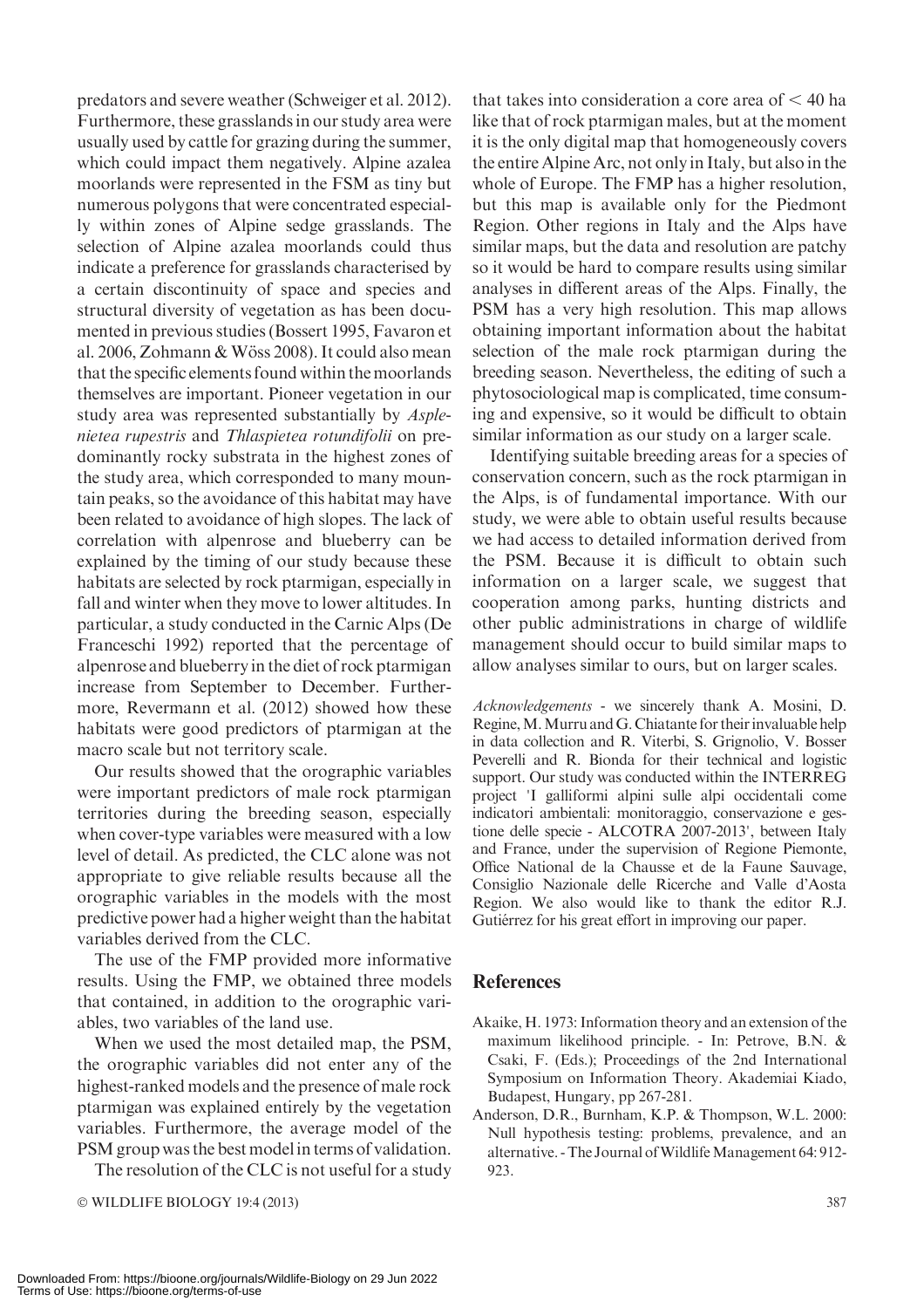- Anderson, D.R., Link, W.A., Johnson, D.H. & Burnham, K.P. 2001: Suggestions for presenting the results of data analysis. - The Journal of Wildlife Management 65: 373- 378.
- Bocca, M. 1986: Situazione delle popolazioni valdostane di Pernice Bianca, Fagiano di monte e Coturnice e problemi di gestione venatoria. - Atti Seminario di Biologia dei Galliformi. Arcavacata CS, Italy, pp 51-62. (In Italian).
- Bocca, M. 1990: La coturnice Alectoris graeca e la Pernice bianca Lagopus mutus in Valle d'Aosta. - Regione Autonoma della Valle d'Aosta. Comitato Regionale della Caccia della Valle d'Aosta, 76 pp. (In Italian).
- Bossert, A. 1995: Bestandsentwicklung und Habitatnutzung des Alpenschneehuhns Lagopus mutus im Aletschgebiet Schweizer Alpen. (In German with an English summary: Population dynamics and habitat use of Ptarmigan Lagopus mutus in the Aletsch area, Swiss Alps). - Ornithologische Beobachter 92: 307-314.
- Boyce, M.S., Vernier, P.R., Nielsen, S.E. & Schmiegelow, F.K.A. 2002: Evaluating resource selection functions. - Ecological Modelling 157: 281-300.
- Buckland, S.T., Anderson, D.R., Burnham, K.P., Laake, J.L., Borchers, D.L. & Thomas, L. 2001: Introduction to Distance Sampling. Estimating abundance of biological populations. - Oxford University Press, New York, New York, USA, 432 pp.
- Burnham, K.P. & Anderson, D.R. 2002: Model selection and multimodel inference: a practical information-theoretic approach. 2nd Edition. - Springer-Verlag, New York, New York, USA, 488 pp.
- Clementi, T., Stadler,M., Gerstgrasser, L. & Carmignola, G. 2008: Relazione sulla situazione dei galliformi alpini ai fini della pianificazione del prelievo venatorio. - Ufficio caccia e pesca, Provincia autonoma di Bolzano-Alto Adige, 32 pp. (In Italian).
- Cushman, S.A. & McGarigal, K. 2004: Patterns in the species-environment relationship depend on both scale and choice of response variables. - Oikos 105: 117-124.
- De Franceschi, P. 1992: Pernice bianca Lagopus mutus. In: Brichetti, P., De Franceschi, P. & Baccetti, N. (Eds.); Fauna d'Italia, vol. XXIX: Aves I, Calderini, Bologna, Italy, pp. 708-721. (In Italian).
- De Franceschi, P. & Bottazzo, M. 1991: Caratteristiche vegetazionali di alcuni biotopi di riproduzione di Pernice bianca nel Tarvisiano ed in Carnia. - In: Spagnesi, M. & Toso, S. (Eds.); Atti II Convegno Nazionale Biologi della Selvaggina 19, INBS, Bologna, Italy, pp. 165-180. (In Italian).
- European Environment Agency 2007: CLC 2006 technical guidelines. - EEA Technical Report No 17/2007, 66 pp.
- Favaron, M., Scherini, G.C., Preatoni, D., Tosi, G. & Wauters, L.A. 2006: Spacing behavior and habitat use of rock ptarmigan Lagopus mutus at low density in the Italian Alps. - Journal of Ornithology 146: 618-628.
- Graf, R.F., Bollmann, K., Suter, W. & Bugmann, H. 2005: The importance of spatial scale in habitat models: Capercaillie in the Swiss Alps. - Landscape Ecology 20: 703-717.
- Johnson, D.H. 1980: The comparison of usage and avail-

ability measurements for evaluating resource preference. - Ecology 61: 65-71.

- Lubrini, G. 2006: Coturnici, galli forcelli e pernici bianche in Alta Valle Seriana 20 anni di gestione. - Ricerche ed osservazioni sulle dinamiche delle popolazioni, sui dati dei censimenti e della gestione faunistico-venatoria dal 1987 al 2006, 57 pp. (In Italian).
- Nelli, L. 2012: Metodi di censimento e definizione dell'idoneita` ambientale per la conservazione dei Galliformi alpini, con particolare riferimento alla Pernice Bianca Lagopus muta helvetica e al Fagiano di monte Tetrao tetrix. (In Italian with an English summary: Census techniques and evaluation of habitat suitability for conservation of alpine galliforms, with particular reference to Rock Ptarmigan Lagopus muta helvetica and Black Grouse Tetrao tetrix). - PhD thesis in Experimental Ecology, University of Pavia, Pavia, Italy, 186 pp.
- Nopp-Mayr, U. & Zohmann, M. 2008: Spring densities and calling activities of Rock Ptarmigan (Lagopus muta helvetica) in the Austrian Alps. - Journal of Ornithology 149: 135-139.
- Novoa, C., Besnard, A., Brenot, J.F. & Ellison, L. 2008: Effect of weather on the reproductive rate of Rock Ptarmigan *Lagopus muta* in the eastern Pyrenees. - Ibis 150: 270-278.
- Peronace, V., Cecere, J.G., Gustin, M. & Rondinini, C. 2012: Lista Rossa 2011 degli Uccelli Nidificanti in Italia. (In Italian with an English summary: The 2011 Red List of Italian breeding birds). - Avocetta 36: 11-58.
- Revermann, R., Schmid, H., Zbinden, N., Spaar, R. & Schörder, B. 2012: Habitat at the mountain tops: how long can Rock Ptarmigan Lagopus muta helvetica survive rapid climate change in the Swiss Alps? A multi-scale approach. - Journal of Ornithology 153: 891-905.
- Rotelli, L. 2006: Limiting factors and causes of decline in alpine galliformes in Italy: implications for conservation and management. - In: Osservatorio Regionale sulla Fauna selvatica (Ed.); Proceedings of meeting on Alpine Grouses, conservation and management experiences across Europe. Regione Piemonte, Assessorato Agricoltura, Tutela della fauna e della flora, 28 November 2006, Turin, Italy, pp. 130-147.
- Schweiger, A.K., Nopp-Mayr, U. & Zohmann, M. 2012: Small-scale habitat use of black grouse Tetrao tetrix L. and rock ptarmigan Lagopus muta helvetica Thienemann in the Austrian Alps. - European Journal of Wildlife Research 58: 35-45.
- Spagnesi, M. & Serra, L. 2004: Uccelli d'Italia. Quaderni Conservazione della Natura, 21, Ministero dell' Ambiente - Istituto Nazionale per la Fauna Selvatica, 105 pp. (In Italian).
- Storch, I. 2000a: Conservation status and threats to grouse worldwide: an overview. - Wildlife Biology 6(4): 195-204.
- Storch, I. 2000b: Grouse status survey and conservation action plan 2000-2004. - WPA/BirdLife/SSC Grouse Specialist Group. IUCN, Gland, Switzerland, 112 pp.
- Storch, I. 2007a: Conservation status of grouse worldwide: an update. - Wildlife Biology 13(Suppl. 1): 5-12.
- Storch, I. 2007b: Grouse: Status Survey and Conservation

WILDLIFE BIOLOGY 19:4 (2013)

 $388$  -contract to the contract of the contract of the contract of the contract of the contract of the contract of the contract of the contract of the contract of the contract of the contract of the contract of the contra